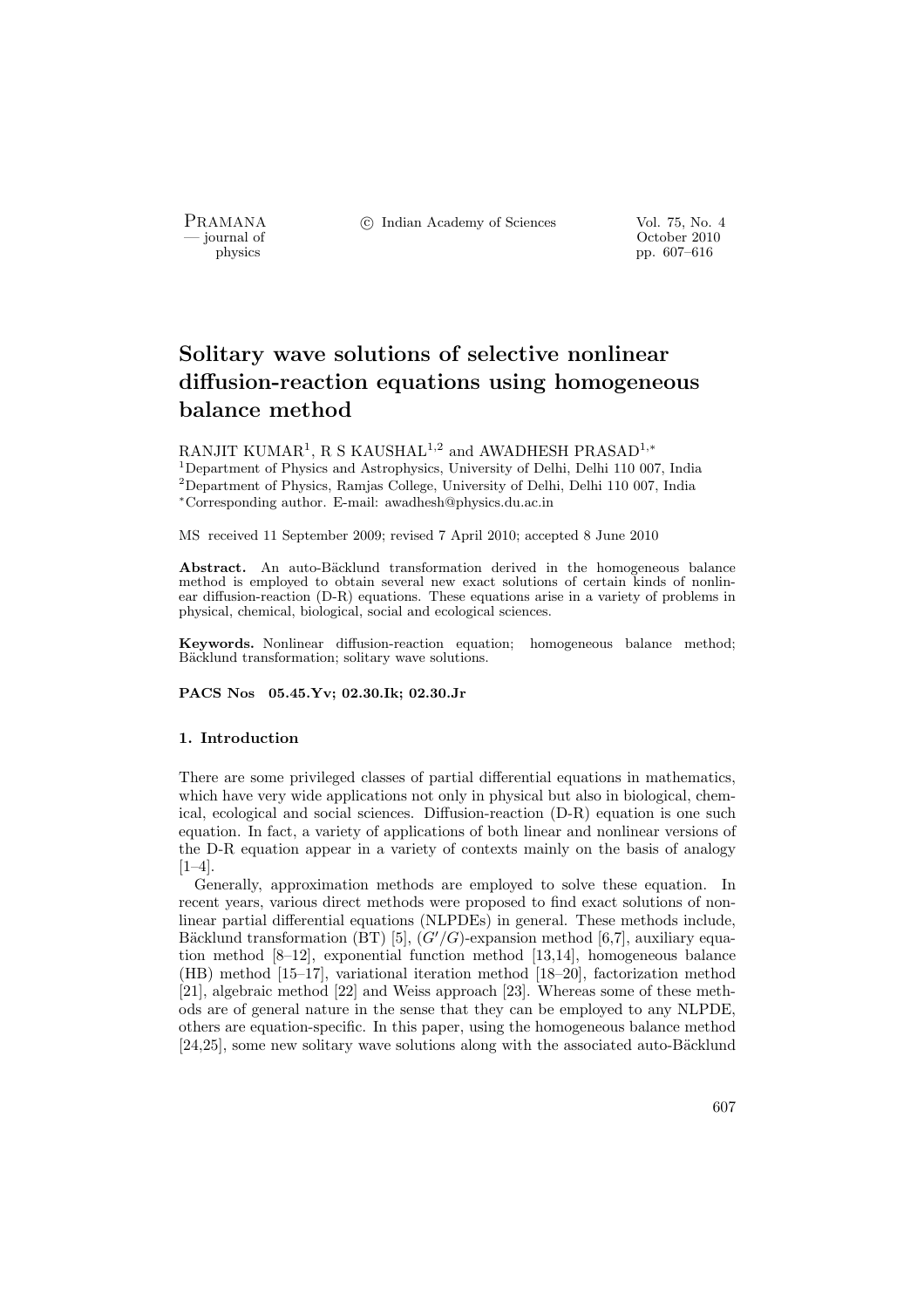transformations are obtained. According to the HB method, one assumes the solution of a given NLPDE in the form [17]

$$
u(x,t) = \frac{\partial^s f(w)}{\partial x^s} + u_0(x,t),\tag{1}
$$

where  $f = f(w)$ ,  $w = w(x, t)$  and  $u_0(x, t)$  are undetermined functions and s is a positive integer which can be determined by balancing the highest-order nonlinear term with the highest-order derivative term in the given equation. In eq. (1)  $u_0(x,t)$ is another unknown function which, at times, can be chosen as a constant. In this work, we plan to investigate the exact solutions of the following NL D-R equations:

$$
u_t + cu_x = Du_{xx} + \alpha u - \beta u^2 - \gamma u^3,\tag{2}
$$

$$
u_t + cu_x = Du_{xx} + \alpha u^{n+1} - \beta u^{2n+1},
$$
\n(3)

$$
u_t + kuu_x = Du_{xx} + \alpha u - \beta u^2,\tag{4}
$$

$$
u_t + ku^2 u_x = Du_{xx} + \alpha u - \beta u^4,\tag{5}
$$

$$
u_t = u_{xx} - \frac{m}{1-u} (u_x)^2 - u(1-u),
$$
\n(6)

$$
u_t + cu_x = ur\left(1 - \frac{u}{k}\right) - \frac{Bu^2}{A + u^2} + Du_{xx},
$$
\n(7)

$$
u_t + \alpha u u_x - \nu u_{xx} = \beta u (1 - u)(u - \gamma), \tag{8}
$$

where  $D$  is the diffusion coefficient,  $u$  is the concentration or density, c represents the convective velocity, and  $\alpha$ ,  $\beta$ ,  $\gamma$ , m and k are the real constants in different contexts. Equations (2) and (3) are the generalizations of Fisher equation with reference to nonlinearity and eqs  $(4)$  and  $(5)$  arise in situations where diffusion coefficient D itself becomes density-dependent [3]. Equation (6), expressed in dimensionless form, is also known as generalized Fisher equation [26–28]. These variants of Fisher equations are found to have some close connection with some important phenomena such as neutron action, wave motion in liquid crystal, pattern selection mechanism in nonequilibrium physics [28,29] etc. Equation (7) appears in the context of budworm population dynamics [30] and eq. (8) is known as Burgers–Huxley equation [31] in which  $\nu$  plays the role of diffusion-like coefficient. Note that eq. (8) reduces to Hodgkin–Huxley equation for  $\alpha = 0$  and to Burgers equation for  $\beta = 0$  (arises in many physical problems including one-dimensional turbulence, sound and shock waves in viscous medium etc.) [31–33]. Apart from these uncoupled equations, we shall also study the coupled D-R equations, namely,

$$
u_t - c_1 u_x = D_1 u_{xx} + \alpha u - \beta u^2 - \gamma u v,
$$
  
\n
$$
v_t - c_2 v_x = D_2 v_{xx} - \mu v + \chi u v,
$$
\n(9)

which basically are the generalization of the Lotka–Volterra equations of the prey– predator system. Here  $u$  and  $v$  respectively, represent the population densities of the prey and the predator,  $D_1$  and  $D_2$  are the corresponding diffusion coefficients. As before,  $c_1$  and  $c_2$  now are the convective velocities of the two species, and  $\alpha$ ,  $\beta$ ,  $\gamma$  and  $\chi$  are the real constants.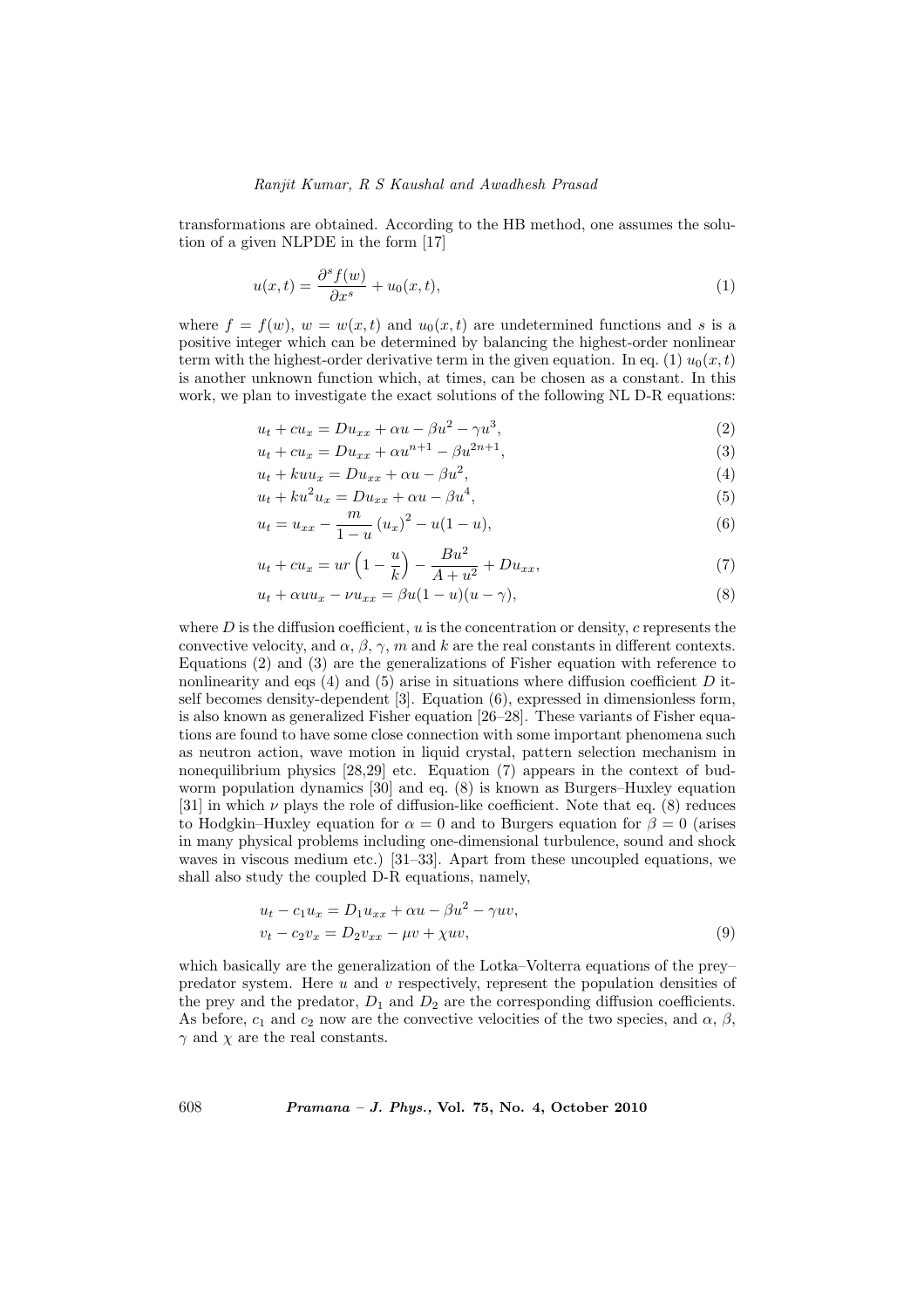#### 2. Solutions using HB method

Solution of eq.  $(2)$ 

Using the balancing procedure we obtain  $s = 1$  for eq. (2) and for this eq. (1) can be recast in the form

$$
u(x,t) = f'w_x + u_0(x,t),
$$
\n(10)

where  $f'$  represents derivative with respect to w. Substitution of eq. (10) in (2) yields

$$
D\left(f'''w_x^3 + 3f''w_xw_{xx} + f'w_{xxx} + u_{0xx}\right) + \alpha\left(f'w_x + u_0\right) - \beta\left(f'^2w_x^2 + 2f'w_xu_0 + u_0^2\right) - c\left(f''w_x^2 + f'w_{xx} + u_{0x}\right) - u_{0t} - f'w_{xt} - f''w_tw_x - \gamma\left(f'^3w_x^3 + u_0^3 + 3f'^2w_x^2u_0 + 3f'w_xu_0^2\right) = 0. \tag{11}
$$

In the spirit of HB method, one requires that the coefficients of  $w_x^3$  in eq. (11) must vanish, viz.,

$$
Df''' - \gamma f'^3 = 0.\t(12)
$$

Solution of eq. (12) is given by

$$
f = \ln(w),\tag{13}
$$

provided  $\gamma = 2D$ . For this form of f, note the relation  $f'^2 = -f''$  and accordingly set the coefficients of  $f''$  and  $f'$  as zero in eq. (11). This yields the following set of coupled equations:

$$
3Dw_xw_{xx} + \beta w_x^2 + 3\gamma u_0 w_x^2 - w_t w_x - c w_x^2 = 0,
$$
  
\n
$$
Dw_{xxx} + \alpha w_x - 2\beta w_x u_0 - 3\gamma w_x u_0^2 - w_{xt} - c w_{xx} = 0.
$$
\n(14)

In addition to eqs (14), an equation of the type

$$
Du_{0xx} + \alpha u_0 - \beta u_0^2 - \gamma u_0^3 = u_{0t} + cu_{0x},\tag{15}
$$

also arises when one sets the terms independent of the derivatives of  $f$ , as zero. Equation (15) for  $u_0$  is structurally the same as eq. (2) for u implies that the BT (1) is auto-type. Thus, for eq. (2), the defined auto-BT takes the form

$$
u = \frac{\partial \ln(w)}{\partial x} + u_0(x, t),\tag{16}
$$

where the derivatives of  $w$  satisfy eqs  $(14)$ . Now, as per the prescription of the application of the method of BT [5] one sets  $u_0 = 0$  in (14) and obtains

$$
3Dw_xw_{xx} + \beta w_x^2 - w_t w_x - c w_x^2 = 0,
$$
  
\n
$$
Dw_{xxx} + \alpha w_x - w_{xt} - c w_{xx} = 0.
$$
\n(17)

Next, for the solution of eqs (17), we make an ansatz

Pramana – J. Phys., Vol. 75, No. 4, October 2010 609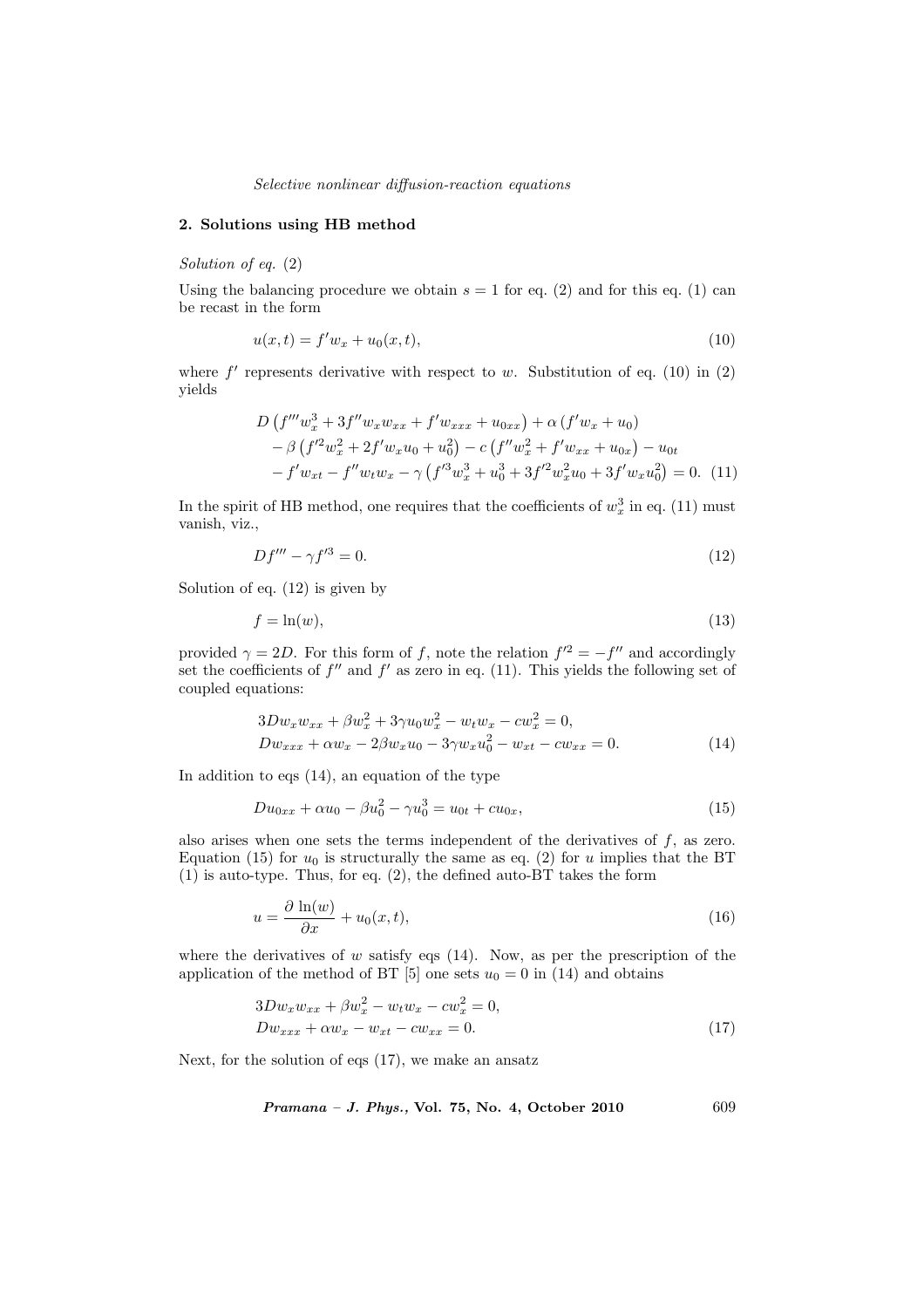$$
w(x,t) = 1 + e^{(px+qt)},
$$
\n(18)

in which the constants p and q are determined by substituting  $(18)$  in  $(17)$  as  $p = (-\beta \pm \sqrt{\beta^2 + 8\alpha D})/4D$  and  $q = (1/8D)[12\alpha D + 2c\beta + \beta^2 \mp \sqrt{8\alpha D + \beta^2}(2c+\beta)].$ Thus, eq. (10) in conjunction with (13) will admit the solitary wave solution of eq. (2) as

$$
u = \frac{p}{2} \left( 1 + \tanh\left(\frac{1}{2} \left(px + qt\right)\right) \right). \tag{19}
$$

Solution of eq.  $(3)$ 

In this case, we first make a transformation  $u = u^{1/n}$ , which converts eq. (3) to the form

$$
nuu_t + cnuu_x = Dnuu_{xx} + D(1 - n)u_x^2 + \alpha n^2 u^3 - \beta n^2 u^4. \tag{20}
$$

As the balancing procedure leads to  $s = 1$  for this case, eq. (10) for  $u(x, t)$  can be restored even for this case. The use of eq. (10) in (20) gives rise to

$$
D(1 - n)(f''^{2}w_{x}^{4} + f'^{2}w_{xx}^{2} + u_{0x}^{2} + 2f'f''w_{x}^{2}w_{xx} + 2f''w_{x}^{2}u_{0x} + 2f'w_{xx}u_{0x})
$$
  
+ 
$$
Dn(f'f'''w_{x}^{4} + 3f'f''w_{x}^{2}w_{xx} + f'^{2}w_{x}w_{xxx} + f'w_{x}u_{0xx})
$$
  
+ 
$$
Dnu_{0}(f''w_{x}^{3} + 3f''w_{x}w_{xx} + f'w_{xxx} + u_{0xx})
$$
  
- 
$$
n(f'f''w_{t}w_{x}^{2} + f'^{2}w_{x}w_{xt} + f'w_{x}u_{0t}) - nu_{0}(f''w_{t}w_{x} + f'w_{xt} + u_{0t})
$$
  
- 
$$
cn(f'f''w_{x}^{3} + f'^{2}w_{x}w_{xx} + f'w_{x}u_{0x}) - ncu_{0}(f''w_{x}^{2} + f'w_{xx} + u_{0x})
$$
  
+ 
$$
\alpha n^{2}(f'^{3}w_{x}^{3} + u_{0}^{3} + 3f'^{2}u_{0}w_{x}^{2} + 3f'w_{x}u_{0}^{2})
$$
  
- 
$$
\beta n^{2}(f'^{4}w_{x}^{4} + 4f'^{3}w_{x}^{3}u_{0} + 4f'w_{x}u_{0}^{3} + 6f'^{2}w_{x}^{2}u_{0}^{2} + u_{0}^{4}) = 0.
$$
 (21)

Again, by equating the coefficients of  $w_x^4$  in (21) to zero one obtains

$$
D(1-n)f''^{2} + Dnf'f''' - \beta n^{2}f'^{4} = 0,
$$
\n(22)

which has the solution  $f = \ln(w)$  provided  $\beta = D(1+n)/n^2$ . Using the relations  $f'f'' = -\frac{1}{2}f'''$ ,  $f'^3 = \frac{1}{2}f'''$  and  $f'^2 = -f''$  and setting the coefficients of  $f'''$ ,  $f''$ and  $f'$  to zero as before we get the following set of equations:

$$
-Dw_x^2 w_{xx} - \frac{1}{2} Dnw_x^2 w_{xx} - Dnu_0 w_x^3 - 2Du_0 w_x^3 + \frac{n}{2} w_t w_x^2 + \frac{nc}{2} w_x^3 + \frac{\alpha n^2}{2} w_x^3 = 0,
$$
\n(23)

$$
-Dw_{xx}^{2} + Dnw_{xx}^{2} + 2Dw_{x}^{2}u_{0x} - 2Dnw_{x}^{2}u_{0x} - Dnw_{x}w_{xxx}
$$
  
+3Dnu<sub>0</sub>w<sub>x</sub>w<sub>xx</sub> + nw<sub>x</sub>w<sub>xt</sub> - nu<sub>0</sub>w<sub>t</sub>w<sub>x</sub> + cnw\_{x}w\_{xx} - cnu\_{0}w\_{x}^{2}  
-3\alpha n^{2}u\_{0}w\_{x}^{2} + 6D(1+n)w\_{x}^{2}u\_{0}^{2} = 0,\t(24)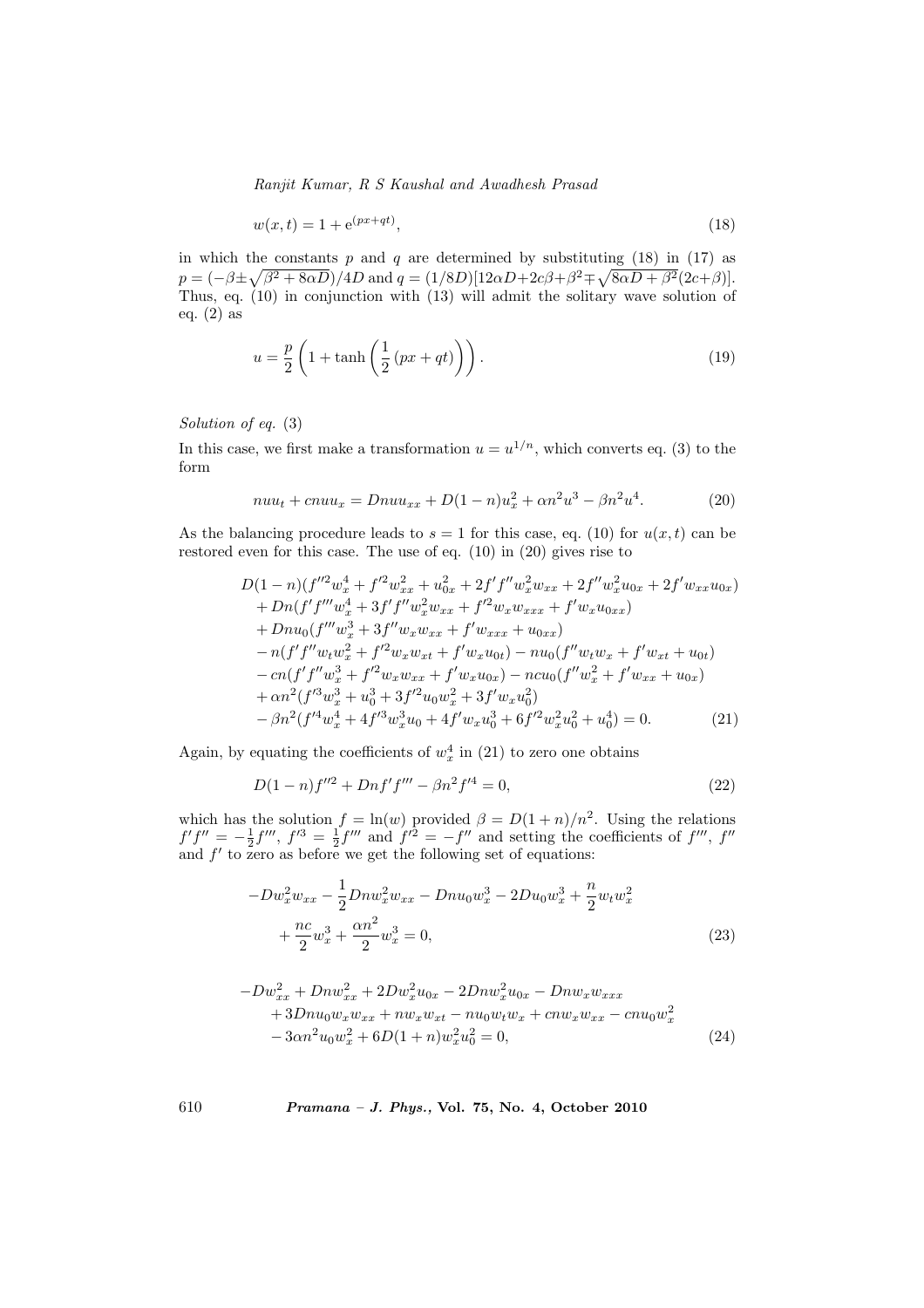$$
2D(1-n)w_{xx}u_{0x} + Dnw_{x}u_{0xx} + Dnu_{0}w_{xxx} - nw_{x}u_{0t}
$$
  
-
$$
nu_{0}w_{xt} - ncw_{x}u_{0x} - ncw_{x}u_{0x} - ncu_{0}w_{xx}
$$
  
+
$$
3\alpha n^{2}w_{x}u_{0}^{2} - 4D(1+n)w_{x}u_{0}^{3} = 0,
$$
 (25)

and an equation for  $u_0$ , analogous to (20), viz.,

$$
Dnu_0u_{0xx} + D(1-n)u_{0x}^2 + \alpha n^2 u_0^3 - \beta n^2 u_0^4 = nu_0u_{0t} + cnu_0u_{0x}.
$$
 (26)

As before, the ansatz for w, viz.,  $w = 1 + e^{(px+qt)}$  finally leads to the solution of (3) in the form

$$
u = \left[\frac{p}{2}\left\{1 + \tanh\left(\frac{1}{2}\left(px + qt\right)\right)\right\}\right]^{1/n},\tag{27}
$$

where  $p$  and  $q$  are found to be

$$
p = \frac{n^2 \alpha}{D(1+n)}
$$
  
\n
$$
q = \frac{-cn^2 \alpha - cn^3 \alpha + n^3 \alpha^2}{D(1+n)^2}.
$$
\n(28)

# Solution of eq.  $(4)$

The balancing procedure for this case will suggest  $s = 1$  and accordingly one arrives at eq. (10) using (1). After substituting eq. (10) into (4) one obtains

$$
D\left(f'''w_x^3 + 3f''w_xw_{xx} + f'w_{xxx} + u_{0xx}\right) + \alpha \left(f'w_x + u_0\right) - \beta \left(f'^2w_x^2 + u_0^2 + 2f'w_xu_0\right) - f''w_tw_x - f'w_{xt} - u_{0t} - k \left(f'f''w_x^3 + f'^2w_xw_{xx} + f'w_xu_{0x} + f''w_x^2u_0 + f'w_{xx}u_0 + u_0u_{0x}\right) = 0.
$$
 (29)

Now setting the coefficients of  $w_x^3$  to zero in the above equations one obtains the following equation:

$$
Df''' - kf'f'' = 0,\t\t(30)
$$

which admits the solution  $f = \ln(w)$  provided  $k = -2D$ . As before, using the relation  $f^{\prime 2} = -f^{\prime\prime}$  and again setting the coefficients of  $f^{\prime\prime}$ ,  $f^{\prime}$  and the term independent of the derivative of  $f$  to zero and assuming the solution of the resulting equation as  $w = 1 + e^{(px+qt)}$  we get the following solution of (4):

$$
u = \frac{p}{2} \left( 1 + \tanh\left(\frac{1}{2}(px + qt)\right) \right),\tag{31}
$$

where

$$
p=\frac{\alpha}{\beta}, \quad q=\frac{\alpha^2 D}{\beta^2}+\alpha.
$$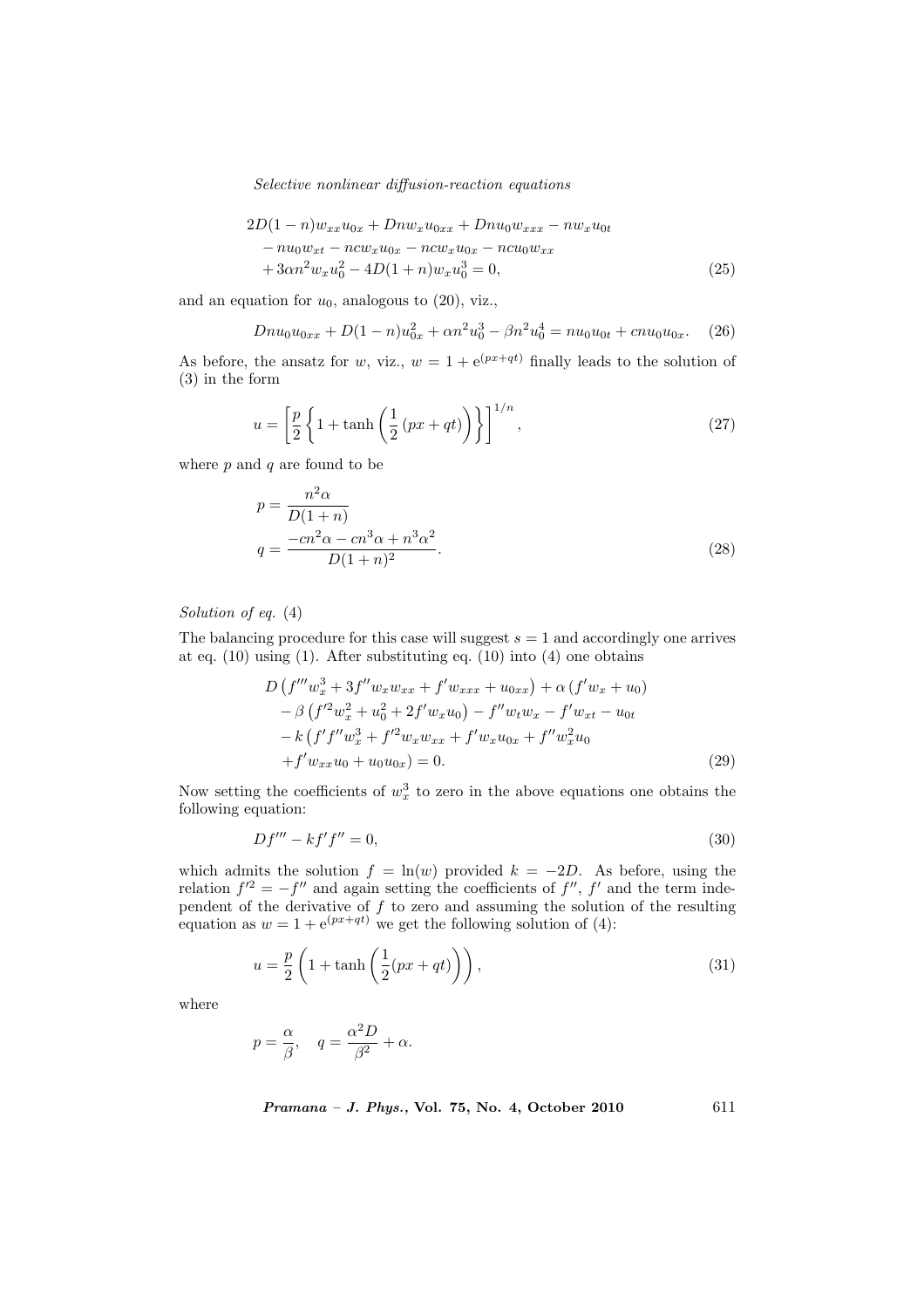Equation (31) is a solitary wave solution of eq. (4). Note that for  $D = 1$ , and for certain choices of the parameters in eq. (4), the factorization method is employed [21] and exponential solutions are obtained.

## Solution of eq.  $(5)$

For this equation the balancing procedure suggests  $s = 1$  and a solution u as in eq. (10). Substituting solution (10) in (5) leads to the equation

$$
D\left(f'''w_x^3 + 3f''w_xw_{xx} + f'w_{xxx} + u_{0xx}\right) + \alpha\left(f'w_x + u_0\right) - f''w_tw_x - f'w_{xt} - u_{0t} - k\left(f'^2f''w_x^4 + f'^3w_x^2w_{xx} + f'^2w_x^2u_{0x} + f''w_x^2u_0^2 + f'w_{xx}u_0^2 + u_0^2u_{0x} + 2f'f''u_0w_x^3 + 2f'^2w_xw_{xx}u_0 + 2f'w_xu_0u_{0x}) - \beta\left(f'^4w_x^4 + u_0^4 + 4f'^3w_x^3u_0 + 4f'w_xu_0^3 + 6f'^2w_x^2u_0^2\right) = 0.
$$
 (32)

Now equating the coefficients of  $w_x^4$  to zero in (32) leads to

$$
kf'' + \beta f'^2 = 0,\tag{33}
$$

which has the solution  $f = \ln(w)$  provided  $\beta = k$ . Again, following the same procedure as before, the solution of eq. (5) turns out to be

$$
u = \frac{p}{2} \left( 1 + \tanh\left(\frac{1}{2} \left(px + qt\right)\right) \right),\tag{34}
$$

where  $p = 2D/k$ ,  $q = 12D^3/k^2$  and a constraining relation  $\alpha = 8D^3/k^2$ .

#### Solution of eq.  $(6)$

When one applies the balancing procedure in this case, one obtains  $s = 2$  for which the final solution does not exist. Therefore, we resort to use  $s = 1 - a$  case investigated by Bindu  $et$  al [28] in the context of Painlevé method. This value of  $s$ again allows us to choose the same form of  $u$  as in (10). After substituting (10) in (6) and setting the coefficients of  $w_x^4$  to zero we get the following equation:

$$
f'f''' - mf''^2 = 0,\t\t(35)
$$

which admits the solution as  $f = \ln w$  provided  $m = 2$ . This value of m also conforms the one obtained by Painlevé method [28].

## Solution of eq.  $(7)$

First we recast eq. (7) in the form

$$
ADu_{xx} + Du^{2}u_{xx} + Aru - \frac{Ar}{k}u^{2} + ru^{3} - \frac{r}{k}u^{4} - Bu^{2}
$$

$$
- (Au_{t} + Acu_{x} + u^{2}u_{t} + cu^{2}u_{x}) = 0,
$$
 (36)

and then use the balancing procedure which yields  $s = 2$ . This in turn, allows us to use the form of  $u$  from  $(1)$  as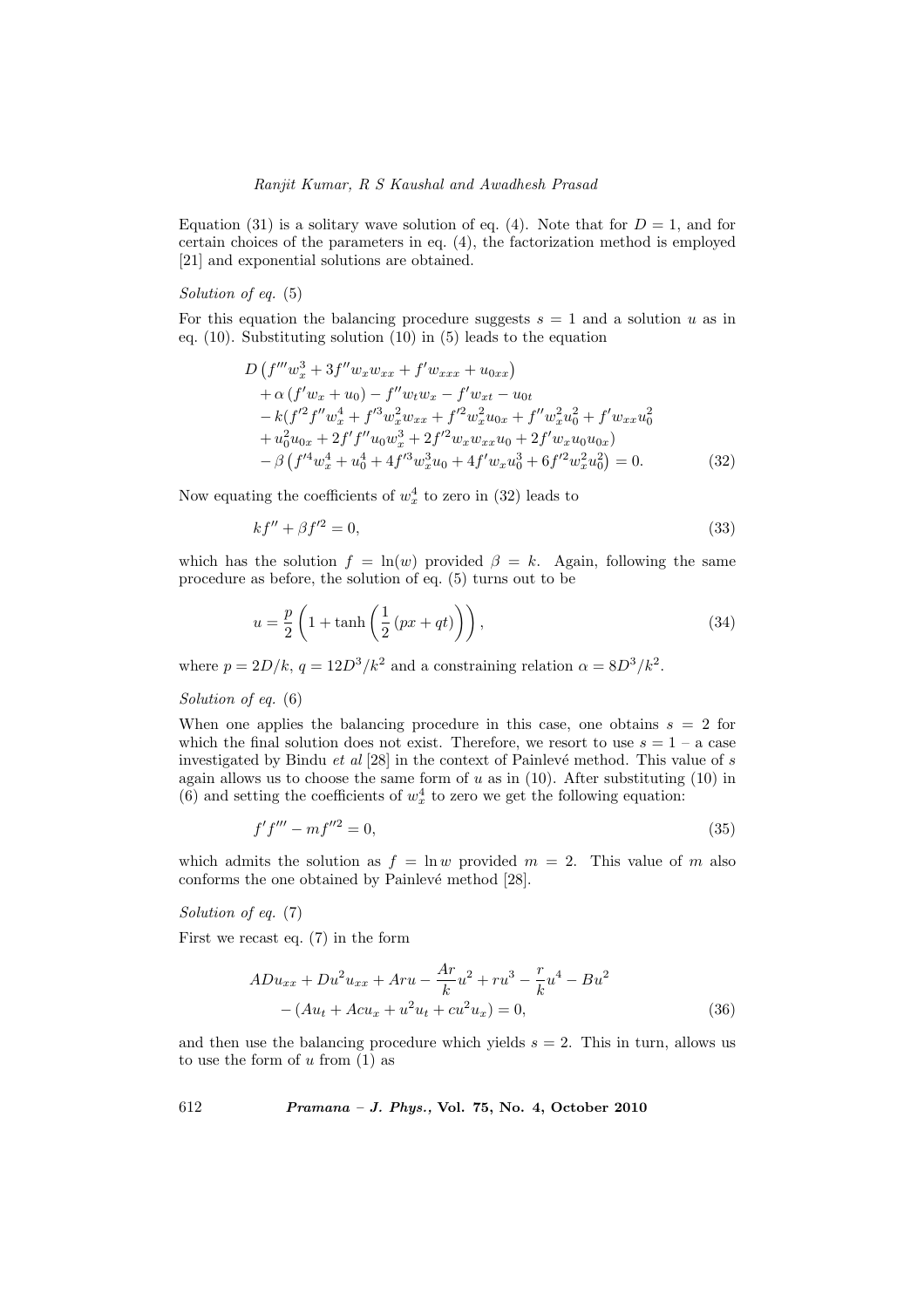$$
u(x,t) = f''w_x^2 + f'w_{xx} + u_0(x,t).
$$
\n(37)

As such, the solution of (36) in the present scheme of methodology turns out to be a bit lengthy when compared with the other cases discussed above. This is mainly because in this case when one substitutes (37) in (36), then one has to rationalize the resultant expression until the seventh derivative of  $f$ , contrary to the earlier cases where the maximum derivative of  $f$  turned out to be four. Therefore, in this case one has to handle more number of equations before arriving at the final solution in the form

$$
u(x,t) = \frac{3k}{2}\mathrm{sech}^2\left(\pm\sqrt{\frac{3k}{2}}\,(x-ct)\right),\tag{38}
$$

with the constraints  $r = -6kD$  and  $B = 0$ . It is interesting to note that eq. (7) admits the solution (38) if and only if  $B = 0$ . In fact, this reduction here appears more in a natural way in the present procedure.

### Solution of eq.  $(8)$

Balancing procedure for this case yields  $s = 1$ , which in turn leads to the choice  $(10)$  for u. Again, substitution of eq.  $(10)$  in  $(8)$  leads to the equation

$$
\nu(f'''w_x^3 + 3f''w_xw_{xx} + f'w_{xxx} + u_{0xx}) - \gamma\beta(f'w_x + u_0) \n+ \beta(1+\gamma)(f'^2w_x^2 + 2f'w_xu_0 + u_0^2) - f''w_tw_x - f'w_{xt} - u_{0t} \n- \beta(f'^3w_x^3 + u_0^3 + 3f'^2w_x^2u_0 + 3f'w_xu_0^2) - \alpha u_0(f''w_x^2 + f'w_{xx} + u_{0x}) \n- \alpha(f'f''w_x^3 + f'^2w_xw_{xx} + f'w_xu_{0x}) = 0.
$$
\n(39)

Setting the coefficients of  $w_x^4$  to zero in (39) yields

$$
\nu f''' - \beta f'^3 - \alpha f' f'' = 0,\tag{40}
$$

which admits the solution  $f = \ln w$  provided  $\beta = 2\nu + \alpha$ . Thus, using the same procedure as before, one obtains the solution of eq. (8) as

$$
u = \frac{p}{2} \left( 1 + \tanh\left(\frac{1}{2} \left(px + qt\right)\right) \right),\tag{41}
$$

with  $p = 1$  and  $\gamma$  and accordingly  $q = \nu - \gamma \beta$  and  $\nu \gamma^2 - \gamma \beta$ .

## Solution of eq.  $(9)$

When one applies the balancing procedure to equations in (9), one gets  $s = 2$  for both the equations. This results in the following choices for  $u$  and  $v$ :

$$
u(x,t) = f''w_x^2 + f'w_{xx} + u_0(x,t),
$$
  
\n
$$
v(x,t) = f''w_x^2 + f'w_{xx} + v_0(x,t).
$$
\n(42)

Using eqs (42) in (9) yields the following equations:

Pramana – J. Phys., Vol. 75, No. 4, October 2010

\n
$$
613
$$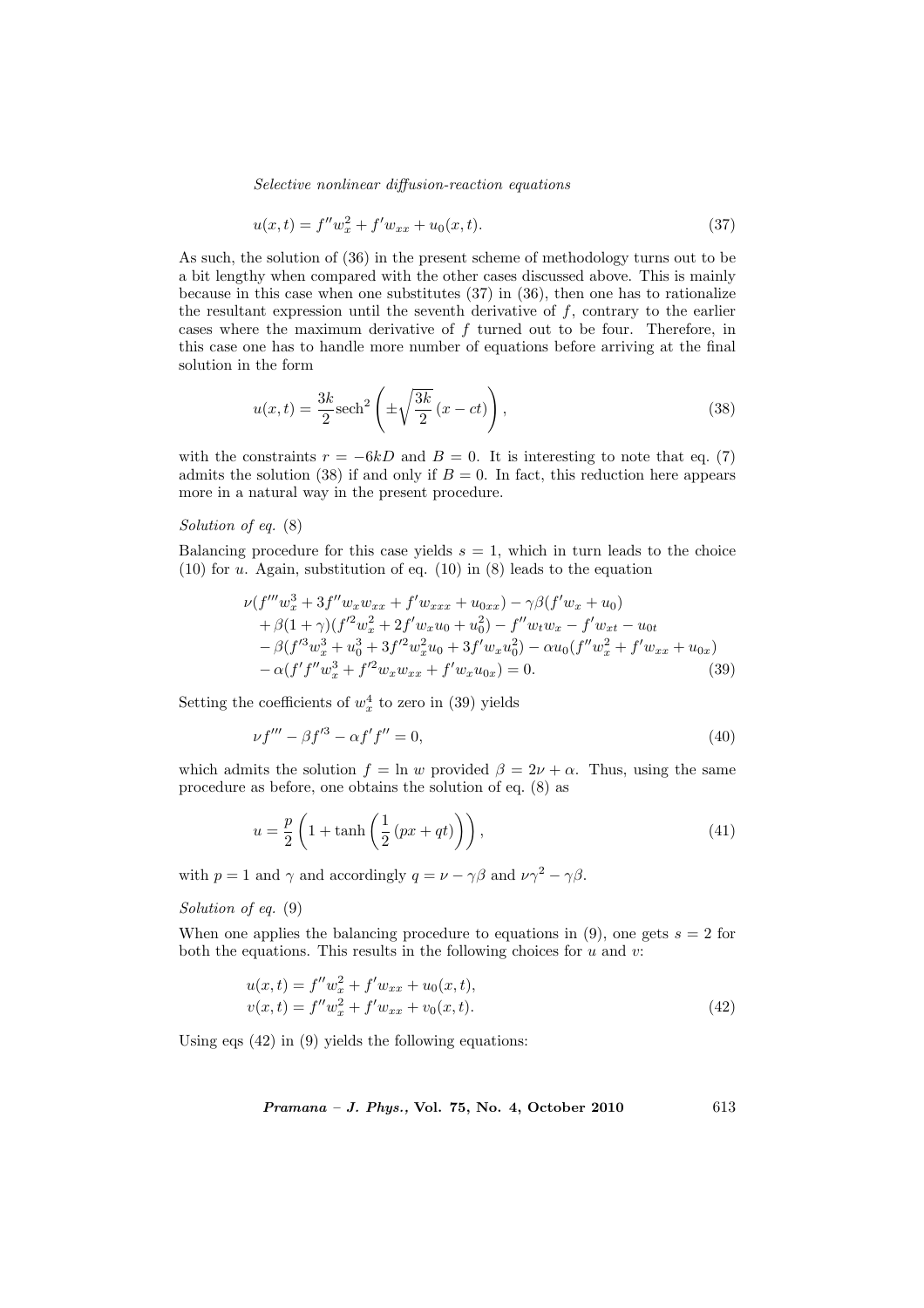$$
D_1(f''''w_x^4 + 6f''w_x^2w_{xx} + 3f''w_{xx}^2 + 4f''w_xw_{xxx} + f'w_{xxxx} + u_{0xx})
$$
  
+  $\alpha(f''w_x^2 + f'w_{xx} + u_0) + c_1(f'''w_x^3 + 3f''w_xw_{xx} + f'w_{xxx} + u_{0x})$   
-  $\beta(f''^2w_x^4 + f'^2w_{xx}^2 + u_0^2 + 2f'f''w_x^2w_{xx} + 2u_0f''w_x^2 + 2u_0f'w_{xx})$   
-  $\gamma(f''^2w_x^4 + f'^2w_{xx}^2 + 2f'f''w_x^2w_{xx} + f''w_x^2v_0$   
+  $f'w_{xx}v_0 + f''w_x^2u_0 + f'w_{xx}u_0 + u_0v_0)$   
× $(f'''w_tw_x^2 + 2f''w_xw_{xt} + f''w_tw_{xx} + f'w_{xxt} + u_{0t}) = 0,$ 

and

$$
D_2(f''''w_x^4 + 6f''w_x^2w_{xx} + 3f''w_{xx}^2 + 4f''w_xw_{xxx} + f'w_{xxxx} + v_{0xx})
$$
  
\n
$$
- \mu(f''w_x^2 + f'w_{xx} + v_0) + c_2(f'''w_x^3 + 3f''w_xw_{xx} + f'w_{xxx} + v_{0x})
$$
  
\n
$$
+ \chi(f''^2w_x^4 + f'^2w_{xx}^2 + 2f'f''w_x^2w_{xx} + f''w_x^2v_0
$$
  
\n
$$
+ f'w_{xx}v_0 + f''w_x^2u_0 + f'w_{xx}u_0 + u_0v_0)
$$
  
\n
$$
- (f'''w_tw_x^2 + 2f''w_xw_{xt} + f''w_tw_{xx} + f'w_{xxt} + v_{0t}) = 0.
$$

After equating the coefficients of  $w_x^4$  to zero separately in the above equations one obtains

$$
D_1 f''' - (\beta + \gamma) f''^2 = 0,\t\t(43)
$$

and

$$
D_2 f'''' + \chi f''^2 = 0. \tag{44}
$$

Interestingly, both the equations in (43) admit the same solution,  $f = \ln(w)$ , provided  $(\beta + \gamma) = -6D_1$  and  $\gamma = 6D_2$ . Following the same procedure as for the earlier cases, one arrives at the constraints  $c_1 = c_2$  and  $\alpha \chi = \mu(\beta + \gamma)$  in a nontrivial manner. For this case, eqs (9) admit the exact solution

$$
u(x,t) = v(x,t) = \frac{p^2}{4} \text{sech}^2\left(\sqrt{\frac{p^2}{4}}(x+c_1t)\right),\tag{45}
$$

with  $p = \pm$ p  $6\alpha/(\beta + \gamma)$ .

#### 3. Applicational aspects

Whereas the NL D-R equations studied in this work have very wide applications in various branches of science and engineering, here we highlight the one pertaining to biology, particularly in the studies of cancer growth [34]. These studies may also be useful in understanding the dynamics of tumor growth and drug response in the organism. Martins et al [34] beautifully reviewed the possibility of such applications of NL D-R equations.

According to the continuum growth model of cancer cells one considers a small element of cancerous area and considers the rate of change of cells within this element which is given by the following symbolic equation [33]: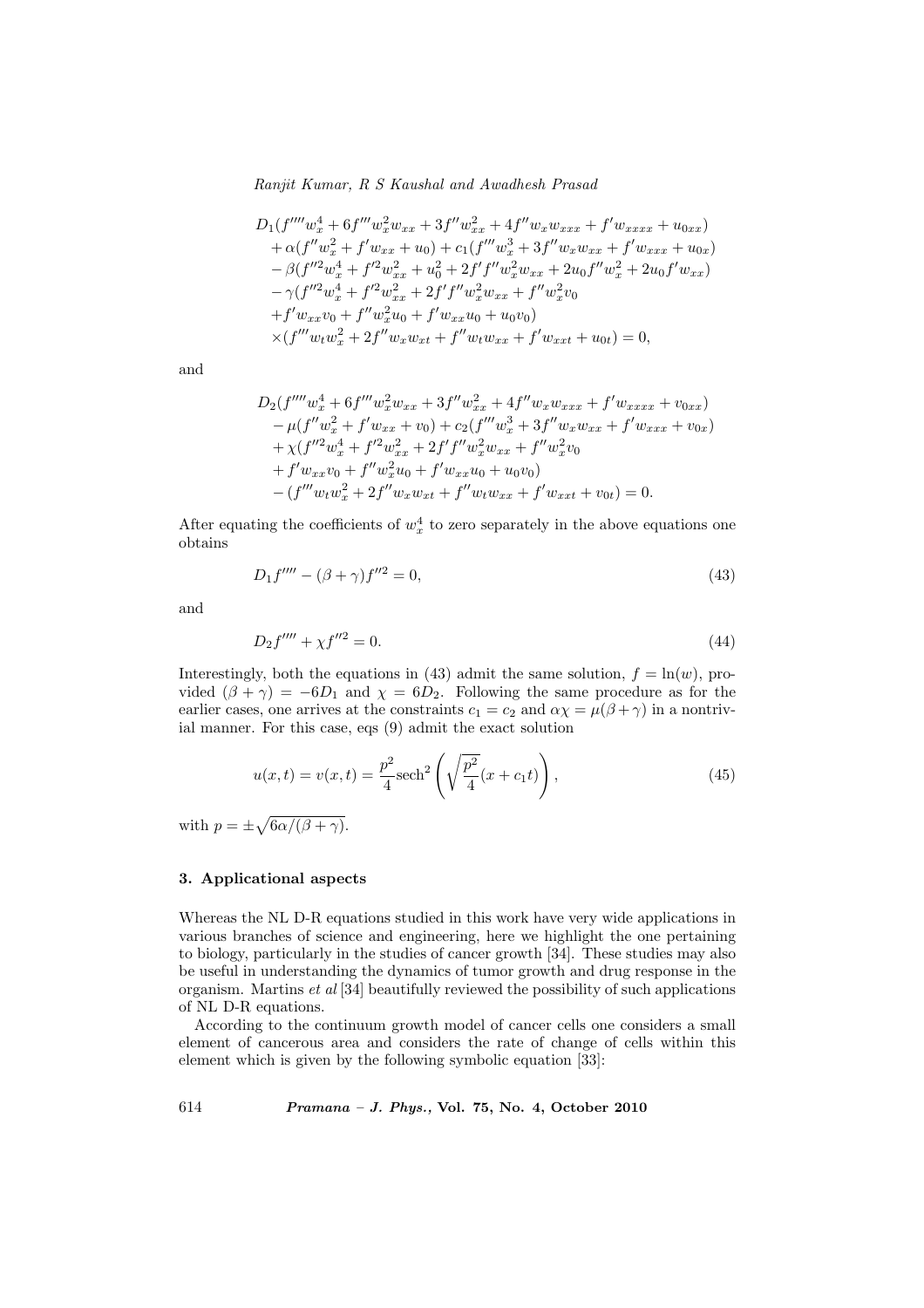Rate of change of the density of cells within the element

- = (Generation of cells within the element)
	- − (Advective outflow through its surface)
	- − (Diffusive outflow through its surface)
	- − (Death of cells in it).

In fact, the above equality follows from the mass balance principle applied to each volume element. After translating the above mass balance principle in mathematical terms, one can write

$$
\frac{\partial u_j}{\partial t} = -\nabla \cdot (\vec{v}u_j) - \nabla \cdot (D\nabla u_j) + \Gamma(u_j) - \delta u_j,
$$
\n(46)

where  $\vec{v}$  and D as before are the convective velocity and the diffusion coefficient respectively,  $\Gamma(u)$  is the proliferation term per unit volume and  $\delta$  is the death coefficient of the jth cell type population density or concentration. Note that in eq. (45) the convective velocity  $\vec{v}$  can be both space- and time-dependent and also the diffusion coefficient  $D$  can be density-dependent. Further, for various nonlinear choices of the proliferation term  $\Gamma(u)$  one can understand the underlying mechanism leading to cancer growth cells. Therefore, the results obtained here (see eqs  $(2)-(9)$ ) are of immediate use in such studies, particularly for a fixed-cell type population density and constant v and D.

#### 4. Concluding remarks

In this paper, an attempt is made to obtain exact solutions of selective NL D-R equations (see eqs  $(2)-(9)$ ) using the auto-BT as derived within the framework of HB method. The method, employed perhaps for the first time to this category of D-R equations, suggested several interesting features in some of the solutions (see eqs (7) and (9)). Even though the solutions of some of the equations were investigated in the literature in a localized space-time domain using the so-called approximation methods [3], the exact solutions obtained here, of course by using a common ansatz of the type  $w = 1 + e^{(px+qt)}$ , for all the nine cases consistently, have their own beauty in mathematical terms. Note that the exact solutions of some of the equations like eqs (6) and (8) obtained here also conform to the results obtained earlier using other methods. Particularly, for eq. (6) the present method confirms its integrability [28] for  $m = 2$ . Further, eq. (7) is found to admit solution only for  $B = 0$ . It will be interesting to look for the exact solutions of some of these equations when the parameters in an equation become time- and/or spacedependent. Such studies are in progress.

#### Acknowledgements

One of the authors (AP) would like to thank the Department of Science and Technology, New Delhi, India, for financial support. RK thanks CSIR, New Delhi, Gov.